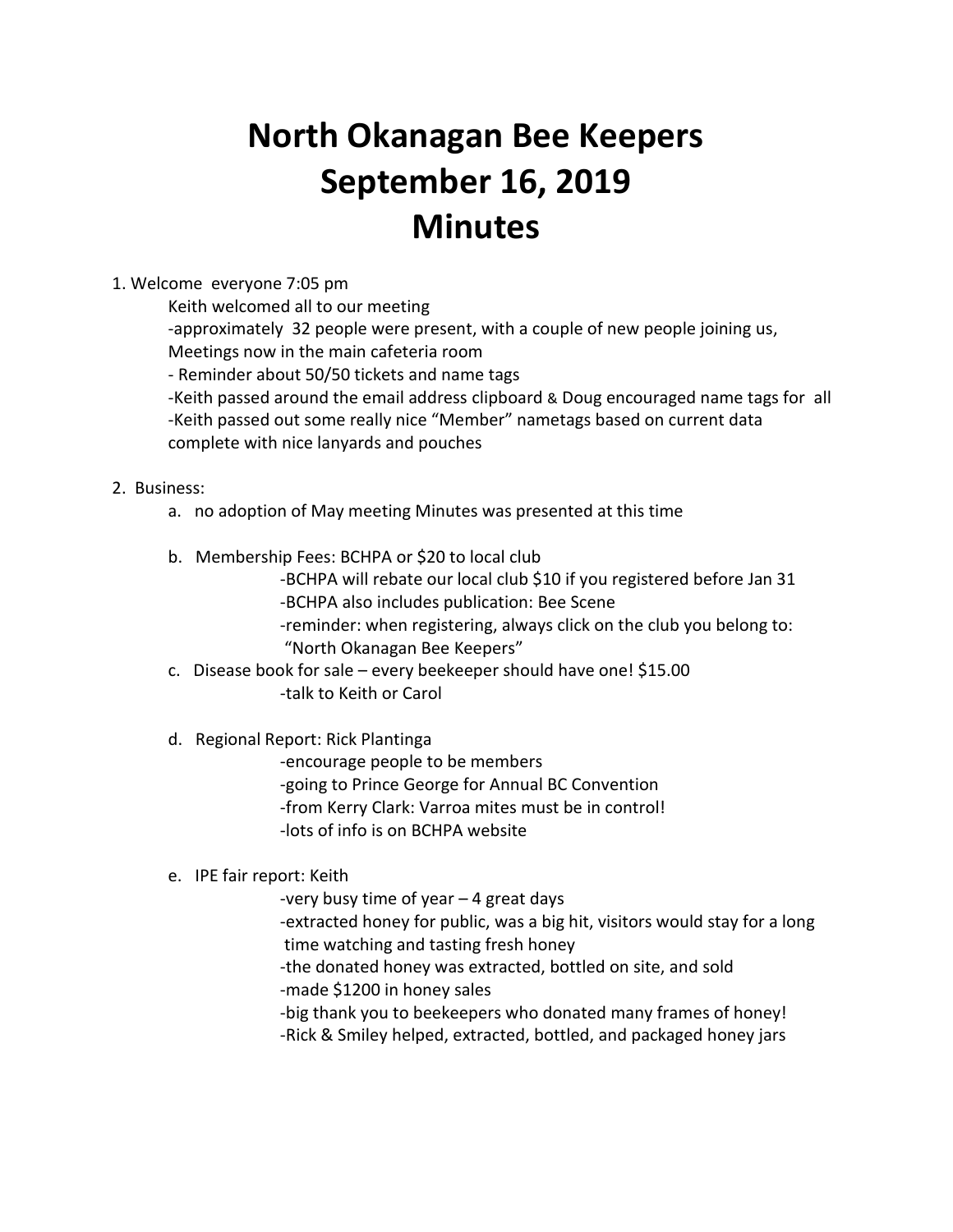f. New Business/Information:

Stephanie Taylor, Provincial Bee Inspector: -Asian Hornet – now on Vancouver Island -more of a public problem than a beekeeping problem -will hang out at entrances and eat bees, etc

### Montreal Apimonia 2019

-Dr. Thomas Seeley keynote talk was most interesting

-he discussed Darwinian Beekeeping: let bees do their own thing

-let strong hives survive, interesting talk,

-good sessions, lots of info

-trade show was quire informative – one item of note: "wasp guard" from New Zealand-looks cool - will try to put this info on our website

-2021 in Russia, 2023 in Chili

-Stephanie also noted any mates interested in going to New Zealand to work around mid-November? Job posting – an International Apprenticeship Program

#### 3. College Update:

-still working on trying to get a storage shed for upcoming Okanagan College's own apiary - keep looking!

-Keith submitted an application for funding for research

-after quickly re-submitting with tweaks, funding was granted to club -the BBC funding through IAF \$5000.00, but program \$\$ must be spent by Feb. 2020

-purchased educational teaching boxes, which Keith demonstrated to the members present, posters, banners, and brochures of OK Flowers -other beekeeping clubs also asked Keith now to design some banners for their clubs

-question from members: does BBC need matching funds? Answer: no question from members: how much honey came from OC Apiary? Answer: has not been extracted at this point, extraction will within days of this meeting with OC Culinary students during the day classes

-will now be heavily feeding OC bees for winter build up -Vic McDonald expressed a note of thanks to Keith for all his work on the fair, the new OC Aprairy, and doing all the work on getting funding -members gave Keith a warm round of applause and thanks!

#### - 4. Speaker: Vic McDonald

1. Kelowna Bee Bylaw

-right now "as is"

-plan is to first recognize City as a "Bee Friendly" community, then go here -reminder to members to practice "good neighbor" policy